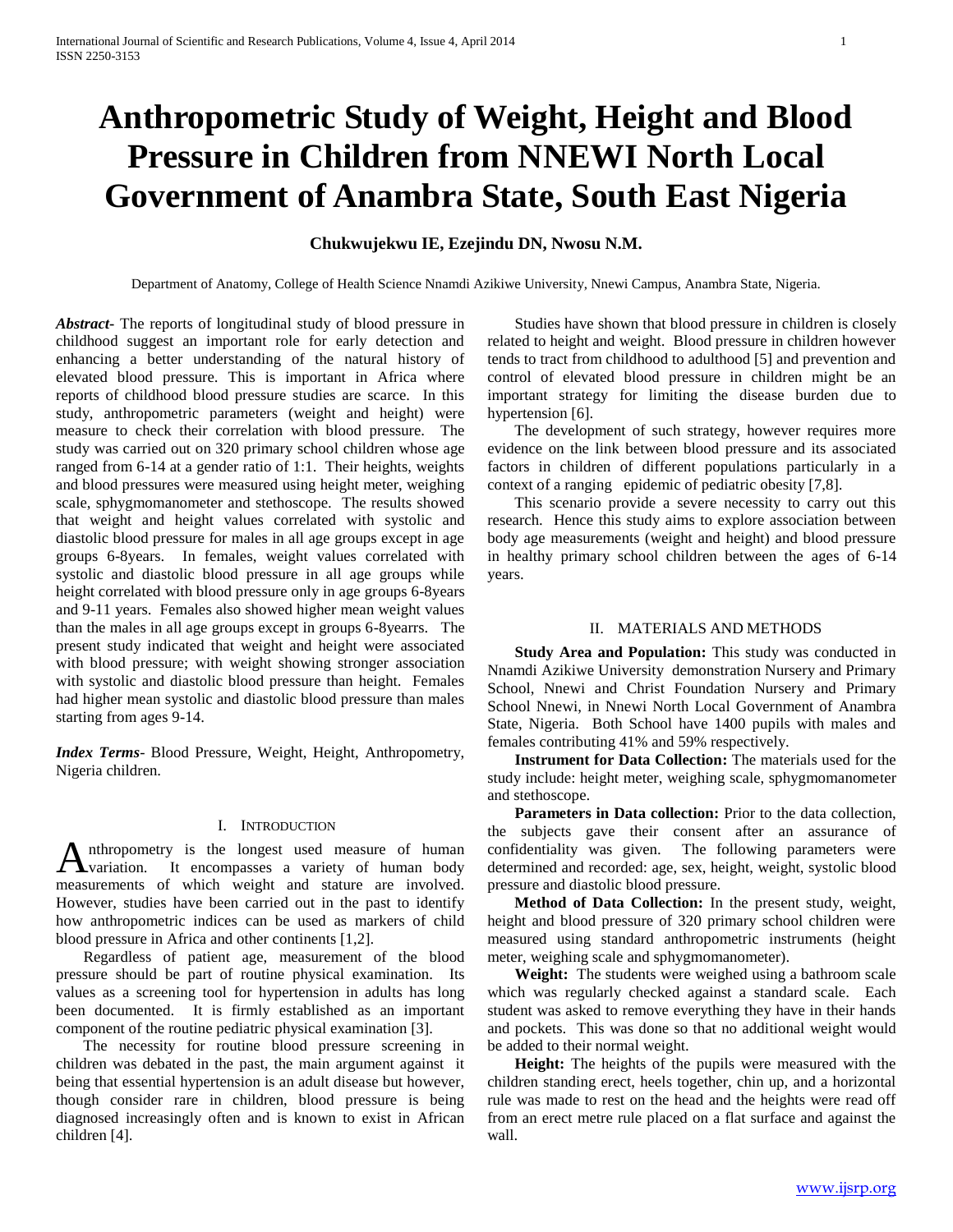**Blood Pressure:** Blood pressure was measured on the left arm by ausculatory method using mercury sphygmomanometer. The individual was made comfortable and seated at least for five minutes in their chair before measurement. Two readings were taken ten minutes apart and the average of two was taken.

 **Data Analysis:** The datas obtained was analyzed using SPSS 16.0. Descriptive statistics of mean and standard deviation were used to examine the data. Pearson moment correlation was used to find correlation between anthropometric measurements and blood pressure and compared by using T-test.

III. RESULTS

Table: Gender differences in the anthropometric parameters and blood pressure of subject in different age groups.

| Age group 1 (6-8years)      |                                      |                    |                        | Age group $2(9-11)$ years)           |                             |                       | Age group $3(12-14 \text{ years})$   |                    |                       |
|-----------------------------|--------------------------------------|--------------------|------------------------|--------------------------------------|-----------------------------|-----------------------|--------------------------------------|--------------------|-----------------------|
| <b>Parameter</b><br>$/$ sex | $Mean + Std$                         | T.<br><b>Start</b> | Prob. Of<br><b>Sig</b> | $Mean + Std$                         | $\mathbf T$<br><b>Start</b> | Prob of<br><b>Sig</b> | $Mean + Std$                         | Т.<br><b>Start</b> | Prob of<br><b>Sig</b> |
| Age:<br>Male                | $7.23 \pm 0.81$                      | 0.11               | P < 0.05               | $9.9 \pm 0.81$                       | $-1.10$                     | P > 0.05              | $12.69 \pm 0.84$                     | 0.82               | P > 0.05              |
| Female                      | $7.21 \pm 0.86$                      |                    |                        | $10.12 \pm 0.83$                     |                             |                       | $12.81 \pm 0.78$                     |                    |                       |
| Weight:                     |                                      |                    |                        |                                      |                             |                       |                                      |                    |                       |
| Male<br>Female              | $25.42 \pm 3.57$<br>$25.33 \pm 3.65$ | 0.10               | P<0.05                 | $32.52 \pm 6.22$<br>$34.42 \pm 7.31$ | 1.65                        | P > 0.05              | $41.24 \pm 7.95$<br>$46.69 \pm 7.74$ | 3.36               | P > 0.05              |
| Height:                     |                                      |                    |                        |                                      |                             |                       |                                      |                    |                       |
| Male                        | $1.25 \pm 0.08$                      | 1.08               | P > 0.05               | $1.37 \pm 0.82$                      | 1.73                        | P > 0.05              | $1.47 \pm 0.09$                      | 1.80               | P > 0.05              |
| Female                      | $1.27 + 0.53$                        |                    |                        | $1.40 \pm 0.11$                      |                             |                       | $1.50\pm0.09$                        |                    |                       |
| <b>5BP:</b>                 |                                      |                    |                        |                                      |                             |                       |                                      |                    |                       |
| Male                        | $83.21 \pm 10.30$                    | 0.63               | P < 0.05               | $83.80 \pm 12.84$                    | 2.83                        | P > 0.05              | $94.25 \pm 11.78$                    | 0.90               | P > 0.05              |
| Female                      | $81.61 \pm 11.55$                    |                    |                        | $90.23 \pm 13.84$                    |                             |                       | $96.48 \pm 13.36$                    |                    |                       |
| DBP:                        |                                      |                    |                        |                                      |                             |                       |                                      |                    |                       |
| Male                        | $63.47 \pm 59.11$                    | 0.88               | P < 0.05               | $63.51 \pm 9.55$                     | 2.87                        | P > 0.05              | $72.75 \pm 10.11$                    | 1.46               | P > 0.05              |
| Female                      | $61.55 \pm 9.73$                     |                    |                        | $68.47 \pm 10.73$                    |                             |                       | $75.67 \pm 10.41$                    |                    |                       |

Independent sample t-test showed that the males in all age groups had insignificant lower height (P>0.05) when compared to the females. The males in age group 1 also had insignificant (P>0.05) higher age, weight, systolic blood pressure and diastolic blood pressure when compared with the females in the same group. Females showed insignificant higher (P>0.05) age and height in a groups 2 and 3 when compared with the males in the same group. Females in age group 2 showed significant higher (P<0.05) in systolic blood pressure and diastolic blood pressure than the males in the same group. Females in age group 3 also showed significant higher (P<0.05) weight than the males in the same group.

# **Table 2: Age wise distribution of weight, height, systolic blood pressure and diastolic blood pressure P in both males and females showing man, standard deviation and P-values.**

| <b>Parameter</b> | $Mean + Std$<br>$(6-8 \text{ yrs})$ | <b>T.</b> Start<br>$(9-11 \text{ yrs})$ | Prob. Of Sig | $Mean + Std$<br>$(12-14 \text{ yrs})$ | <b>Prob of Sig</b> |
|------------------|-------------------------------------|-----------------------------------------|--------------|---------------------------------------|--------------------|
| Weight           | $25.38 \pm 3.59$                    | $33.53\pm 6.86$                         | P < 0.05     | $44.04 \pm 8.27$                      | P < 0.05           |
| Height           | $1.26 \pm 0.07$                     | $1.39 \pm 0.10$                         | P < 0.05     | $1.49 \pm 0.09$                       | P < 0.05           |
| <b>SBP</b>       | $82.51 \pm 10.81$                   | $87.22 \pm 13.71$                       | P < 0.05     | $95.40 \pm 12.61$                     | P < 0.05           |
| <b>DBP</b>       | $62.63 \pm 9.37$                    | $66.15 \pm 10.46$                       | P<0.05       | $74.25 \pm 10.32$                     | P < 0.05           |

All parameters increases significantly (P<0.05) with age.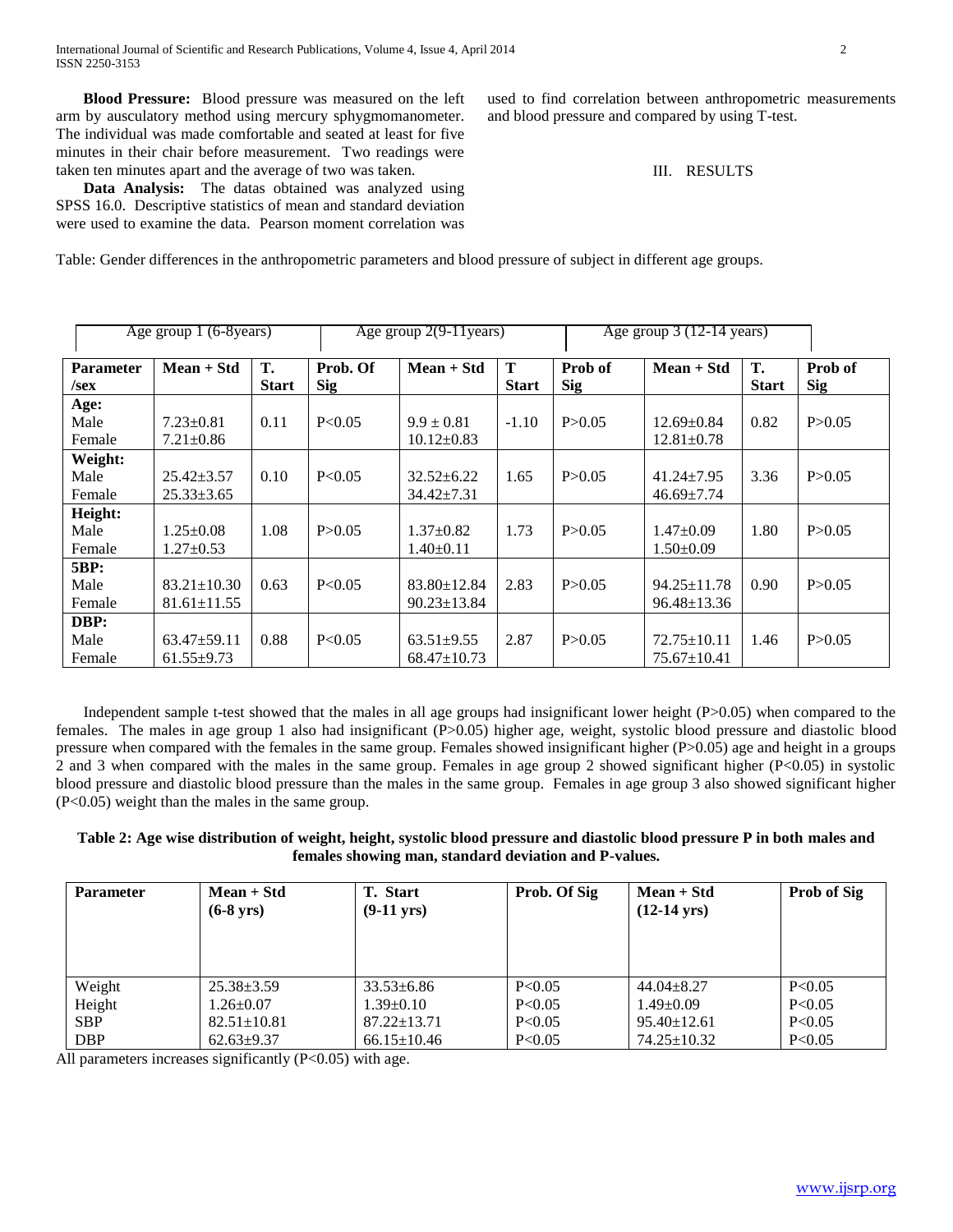|                  |                                                                               |                | 6-8 years         |                | $9-11$ years  |                | $12-14$ vears  |  |
|------------------|-------------------------------------------------------------------------------|----------------|-------------------|----------------|---------------|----------------|----------------|--|
| <b>Parameter</b> |                                                                               | <b>SBP</b>     | <b>DBP</b>        | <b>SBP</b>     | <b>DBP</b>    | <b>SBP</b>     | <b>DBP</b>     |  |
|                  |                                                                               |                |                   |                |               |                |                |  |
| Weight           | <b>Pearson Correlations</b><br>$Sig(2-tailed)$<br>Pearson correlation sig (2) | 0.095<br>0.543 | 0.023<br>0.883    | 0.603<br>0.000 | 0.29<br>0.018 | 0.546<br>0.000 | 0.469<br>0.001 |  |
| Height           | tailed)                                                                       | 0.045<br>0.774 | $-0.060$<br>0.702 | 0.417<br>0.001 | 0.404<br>0.00 | 0.427<br>0.002 | 0.424<br>0.002 |  |

# **Table 3: Correlation of Anthropometric data with systolic and diastolic blood pressure in males (n=160)**

 Pearson's correlation test showed significant association between weight and blood pressure in age group 2 and 3 but insignificant correlations in the age group 1 in males. Height showed insignificant association with blood pressure in males in age group 1 but showed significant association with blood pressure in males in ages 2 and 3.

**Table 4: Correlation of Anthropometric data with systolic and diastolic blood pressure in females (n=160).**

| <b>Parameter</b> |                             | <b>SBP</b> | <b>DBP</b> | <b>SBP</b> | <b>DBP</b> | <b>SBP</b> | <b>DBP</b> |
|------------------|-----------------------------|------------|------------|------------|------------|------------|------------|
| Weight           | <b>Pearson Correlations</b> | 0.453      | 0.442      | 0.560      | 0.385      | 0.474      | 0.248      |
|                  | Sig (2-tailed)              | 0.008      | 0.010      | 0.000      | 0.001      | 0.000      | 0.071      |
| Height           | Pearson correlation         | 0.200      | 0.267      | 0.330      | 0.159      | 0.037      | 0.066      |
|                  | $sig(2-tailed)$             | 0.265      | 0.133      | 0.004      | 0.177      | 0.788      | 0.633      |

 Pearson's correlation test showed significant association between weight and blood pressure in all the age groups except for DBP in age group 3 in females. Also, there was insignificant association between height and blood pressure in all the age groups except for SBP in age groups 2 which showed significant correlation.

# IV. DISCUSSION

 This study investigated the relationship of some anthropometric parameters (weight and height) with blood pressure in primary school children of Okofia, Otolo Nnewi in Anambra State, Nigeria.

 The findings of this study indicated an increasing blood pressure with height and weight in all the age groups of both males and females. The increasing blood pressure with height and weight in all age groups is not unusual. It has been reported in previous studies and known to occur steadily throughout the first two decades of life [9,10].

 The increase in mean systolic blood pressure and diastolic blood pressure was higher in males of age groups 6-8 while age groups 9-11 and 12-14 years were found to have a higher mean blood pressure than the males. This could be as a result of the onset of puberty or due to the females are heavier than the males at this age.

 This result agrees with previous work done by Ayoola in a study of adolescent hypertension in Western Nigeria [11]. Similarly, other studies on blood pressure of school children in Western Nigeria found that females who are heavier than the males had higher blood pressure [12,13].

 There was higher significant correlation between weight and blood pressure in all the age groups except for diastolic blood pressure in age groups 12-14 in females. Also, there was significant association between height and blood pressure in all the age groups except in systolic blood pressure in age groups 9- 11 which showed a significant correlation in females.

 Males showed significant association between weight and blood pressure in age groups 9-11 and 12-14 but showed insignificant correlations in the age groups 6-8. Furthermore, the height showed insignificant association with blood pressure in age groups 6-8 but showed significant associations with blood pressure in age groups 9-11 and 12-14 years.

 Therefore, from the present study, weight and height were associated with blood pressure with weight showing stronger association with systolic and diastolic blood pressure than height.

### V. CONCLUSION

 The present study showed that females had higher mean systolic and diastolic blood pressure than the males starting from ages 9-14 years.